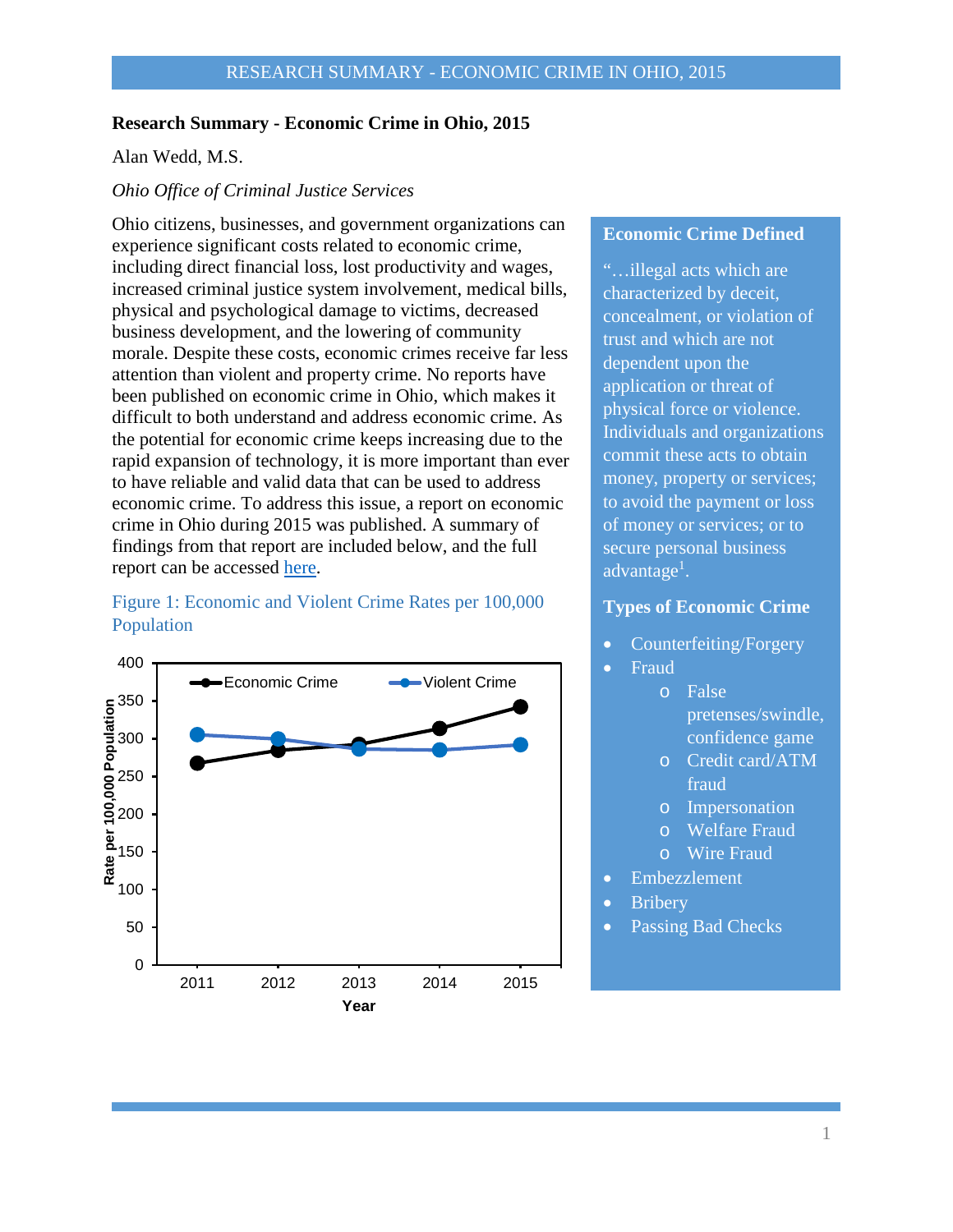Economic crimes reported to OIBRS increased by 27.9% between 2011 and 2015 (Figure 1). The increase in economic crime does not appear to be driven by an overall increase in crime, as violent crime decreased by 4.4% during the same timeframe.



Figure 2: Economic Crime Offenses

- Fraud accounted for 75.5% of all economic crime offenses (Figure 2). Impersonation was the most common type of fraud, as it accounted for nearly half of all economic crimes (48.7%). Credit card/ATM fraud accounted for an additional 13.9% of all economic crime offenses.
- $\triangle$  Counterfeiting/forgery was the second most frequent type of economic crime (16.5% of all offenses).
- The "other" economic crime offenses included wire fraud and welfare fraud. Both were rare, as they each accounted for 0.5% of all economic crimes.
- The overall rate of economic crime tended to be lower in the southeastern part of Ohio, and higher in the northern and western parts of the state (Figure 3). Additionally, counties with large cities (i.e. Cuyahoga, Franklin, Montgomery, Hamilton) tended to have higher rates of economic crime.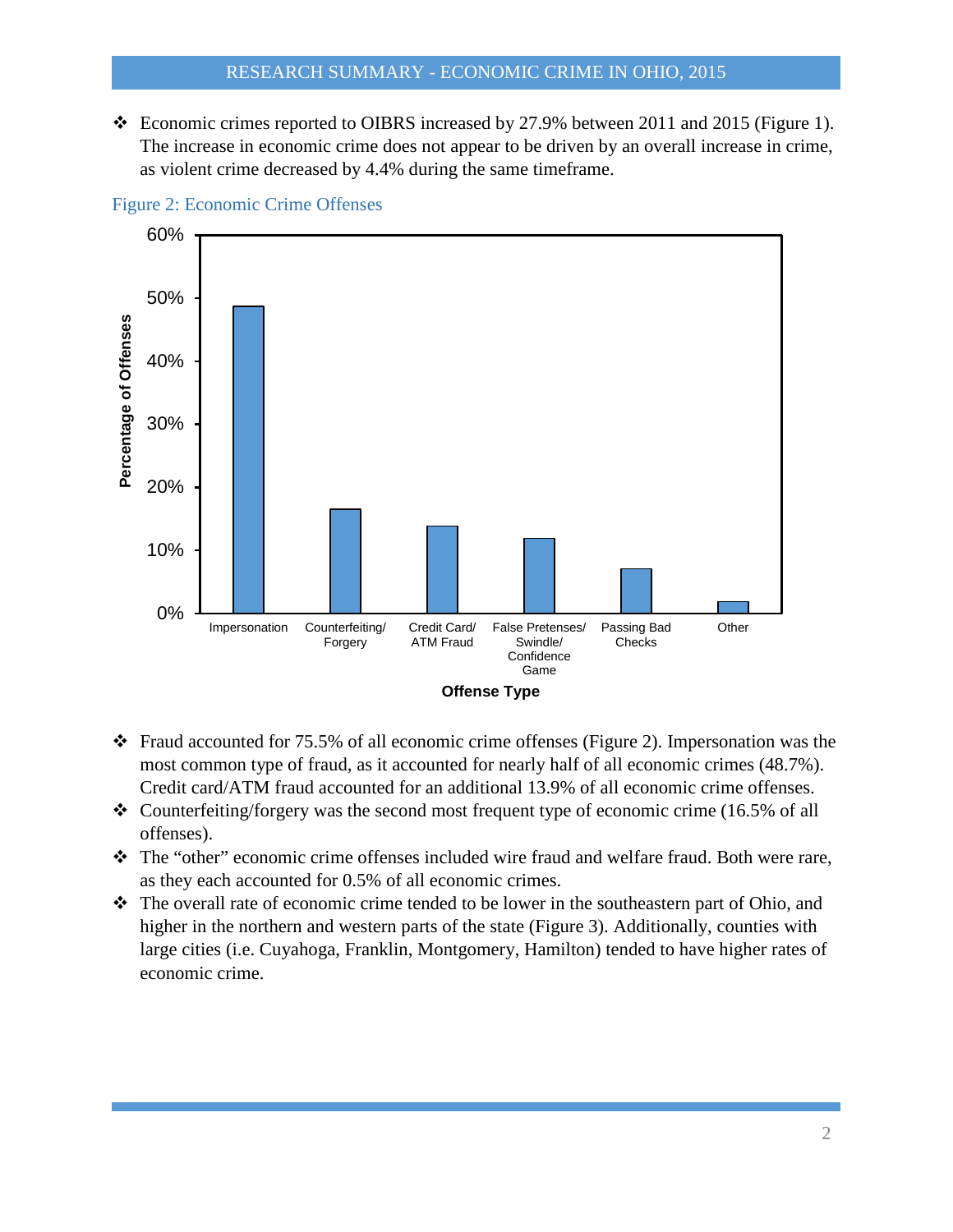# Fgure 3: Economic Crime Rate by County, 2015



Based Reporting System. Map colors based on www.colorbrewer2.org.